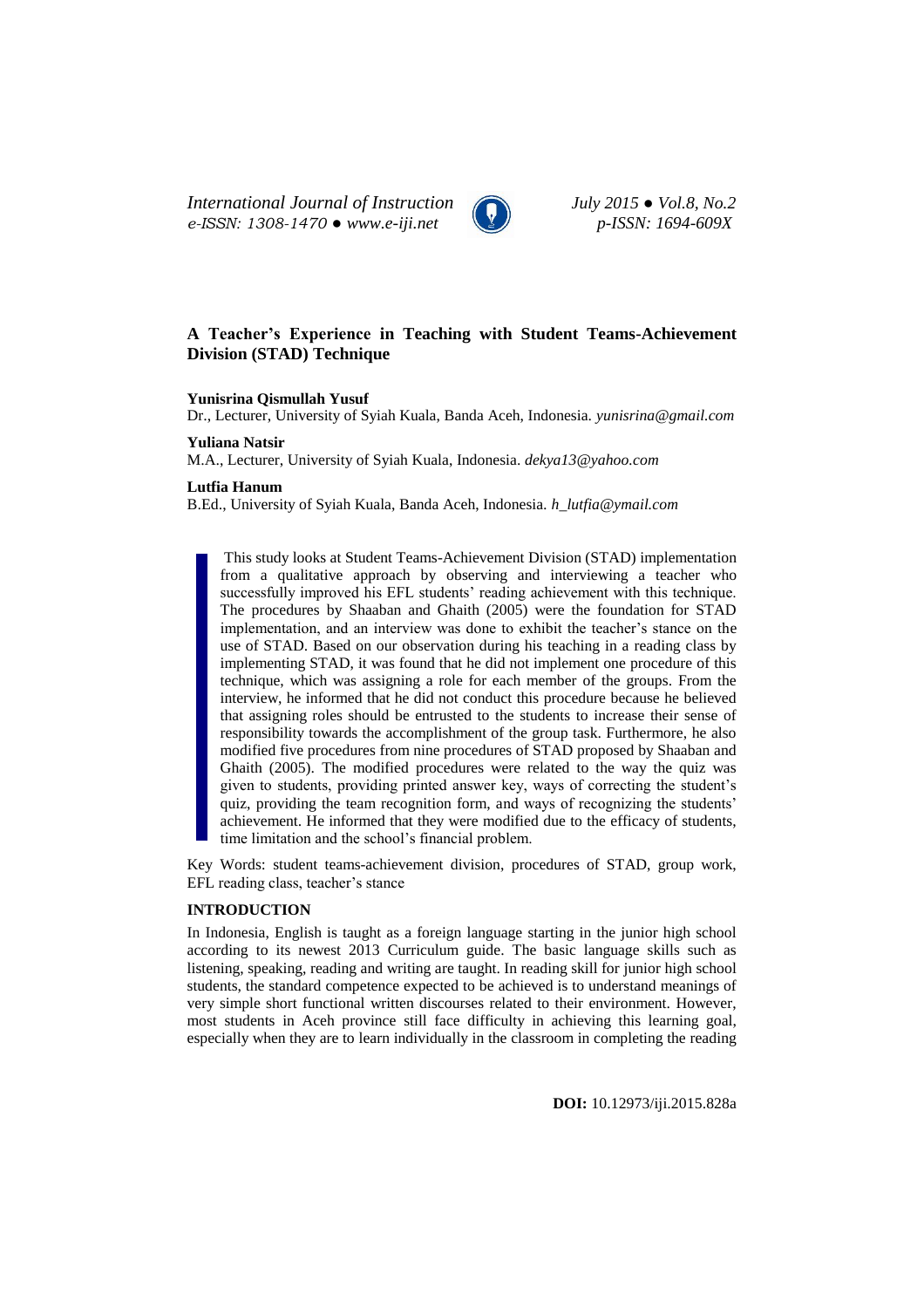tasks. This drawback is a dilemma faced by students in Indonesia in general (see Nurhanifah, 2012).

Hence, among the ways to improve the students' individual learning in the classroom is by working in groups. One of the well-known techniques used in teaching reading that promotes group work is Student Teams-Achievement Division (STAD), developed by Slavin in 1994. Many studies have been conducted to improve the students English reading skills by implementing STAD, thus, most of these studies were conducted in the nature of experimental teaching. Some examples are those carried out on EFL learners such as by Cahyani (2013) to junior high school students in Indonesia, Warawudhi (2012) to university students in Thailand, and Alijanian (2012) to junior high school students in Iran. The findings from their studies showed that the teaching of reading to students by using STAD in the experimental classes were more effective than the control classes that were taught by using non-STAD techniques. This was concluded based on the students' post-test scores which were better than the pre-test scores after implementing STAD in the teaching and learning process.

Consequently, we are further interested to look into the implementation of STAD from another point of view, that is from a qualitative approach by observing and interviewing a teacher who has successfully taught and improved his students' reading skill from group work with this technique in an EFL classroom. We believe that to determine a successful teaching and learning process is not merely through the result of students' high scores, but it is also influenced by the teacher's belief and stance on the methods and techniques he or she uses in the classroom. This is as argued by Kuzborska (2011, p. 102) that "language teachers' beliefs and understandings of teaching as well as learning play an important role in their classroom practices and in their professional growth". Therefore, an applicable research by looking at STAD implementation from a teacher's standpoint is viewed necessary to explore because his or her expectations about language learning become the underpinnings for his or her choice of certain methods to language instruction.

For the reasons above, we were interested to observe the teacher's teaching and learning process of reading by using STAD to his second grade students of junior high school. We also wanted to know his stance on his implementation of STAD in teaching reading. Subsequently, the research questions in this study are formulated as follow: (1) How does the English teacher implement STAD technique in teaching reading? (2) What is his stance on the use of STAD in teaching reading?

Hence, it is expected that this article can be beneficial to English teachers, especially those who teach in countries that treat English as a foreign language. It is hoped that this study can foster further understanding and consideration on the use of STAD as one of the techniques to assist EFL students to improve reading skill in classroom learning.

## **LITERATURE REVIEW**

### **Reading Skill and Cooperative Learning**

Woolley (2011) further stated that reading comprehension is the process of making meaning from text; hence it has the goal to gain an overall understanding of what is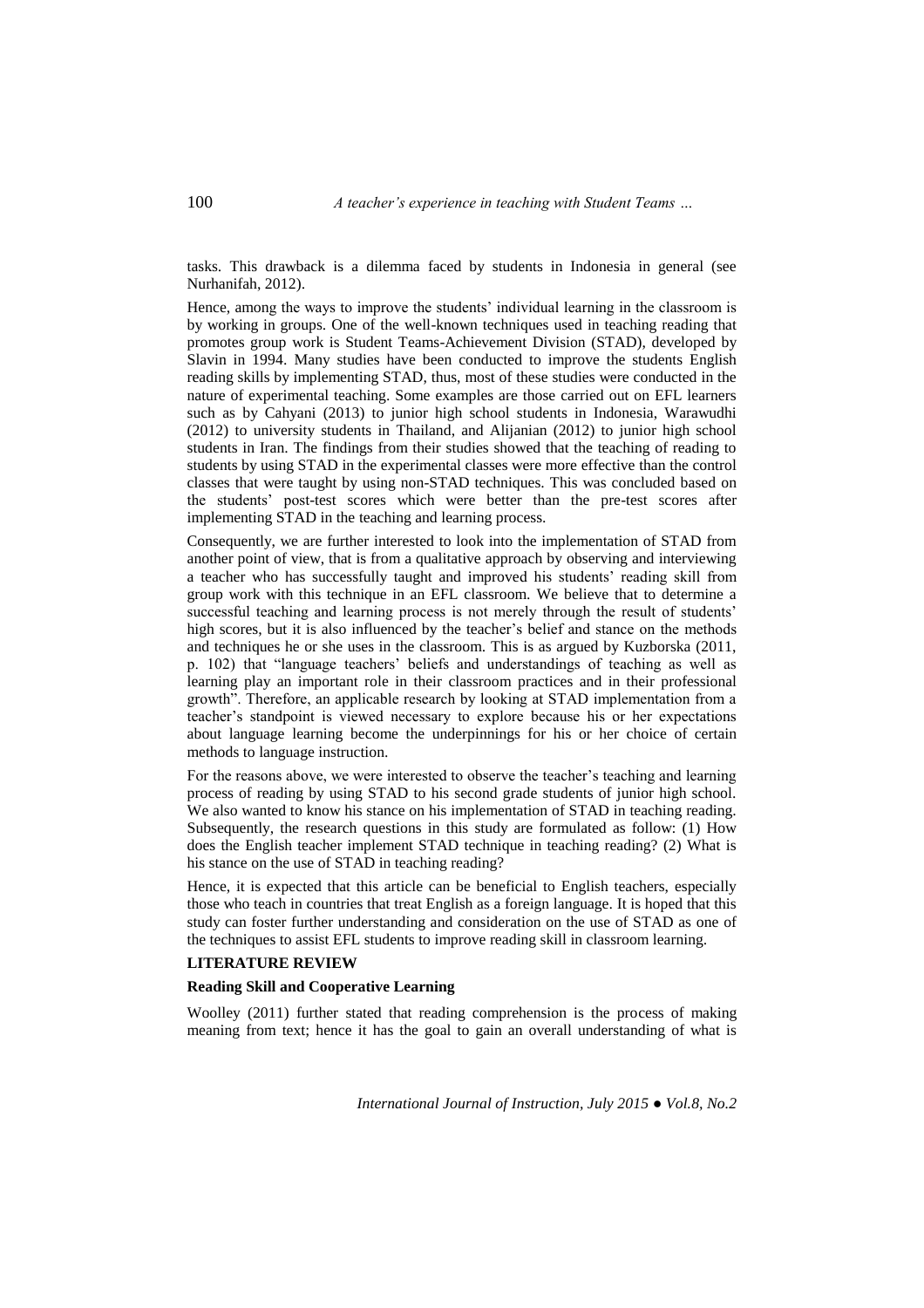described in the text rather than to obtain meaning from isolated words or sentences. Therefore, this skill is an effort to understand a text, to expand the reader's knowledge and information. Its essential goal is to comprehend the content of message in the written text.

To teach reading in an EFL class, the teacher should not only have knowledge on the reading subject but also on the appropriate technique needed by the students to achieve the teaching and learning goals. When individual learning does not enhance the students to accomplish the anticipated results, teachers must make decisions and move on to a technique where teamwork may facilitate reinforcement for the weak individual learners. In view of that, cooperative learning (CL) is a method that offers ways to enhance learning and increasing academic achievement by means of group work in the process (Slavin, 2010). For EFL learners, Sousa (2005) argued that CL is a constructive method for students in making the transition to read in English because the method provides many opportunities for students to work together and share understandings. Hence, this method can provide solutions to teaching problems because students' with high achievement and those with low achievement interact with each other to complete tasks in group work, which can assist the process of language learning to gain academic achievement and improve social skills (Wang, 2007). Accordingly, the roles of teachers in this method are generally to facilitate, monitor students' engagement with process, or clarify information, rather than merely providing information or instruction (Kessler, 1992).

When working collaboratively, two aspects that are essential in improving affective outcomes are group goals and individual accountability (Slavin, 2010). These two aspects trigger students to impart their interest in the learning needs of themselves and also of other students. Consequently, two general techniques in the CL method adaptable to most students at any age in any subjects being taught are Student Team Achievement Division (STAD) and Teams Game Tournament (TGT) (Slavin, 2010). In these techniques, students are assigned into heterogeneous groups or teams. They are mixed in performance level, sex and ethnicity. They complete a task by working together and ensuring that all team members have mastered the lesson (Slavin, 2010).

Compared to individual learning, cooperative learning have thus been found to lead learners to higher levels of thinking from sharing ideas and seeking for solutions with peers through group work or "process gain" (Roger and Johnson, 1994), and a better transfer of knowledge through "group-to-individual transfer" (Roger and Johnson, 1994). Since this study focuses on the implementation of STAD, therefore the following section focuses on the explanation of this technique.

#### **Student Team Achievement Division (STAD)**

According to Gross (1991, p. 56), "STAD is a technique in the teaching learning process that is effective to increase students motivation and enthusiasm, and it can develop their responsibility in their own group". It is considered a good model because as one the CL techniques, it can raise students' motivation in learning by exchanging and sharing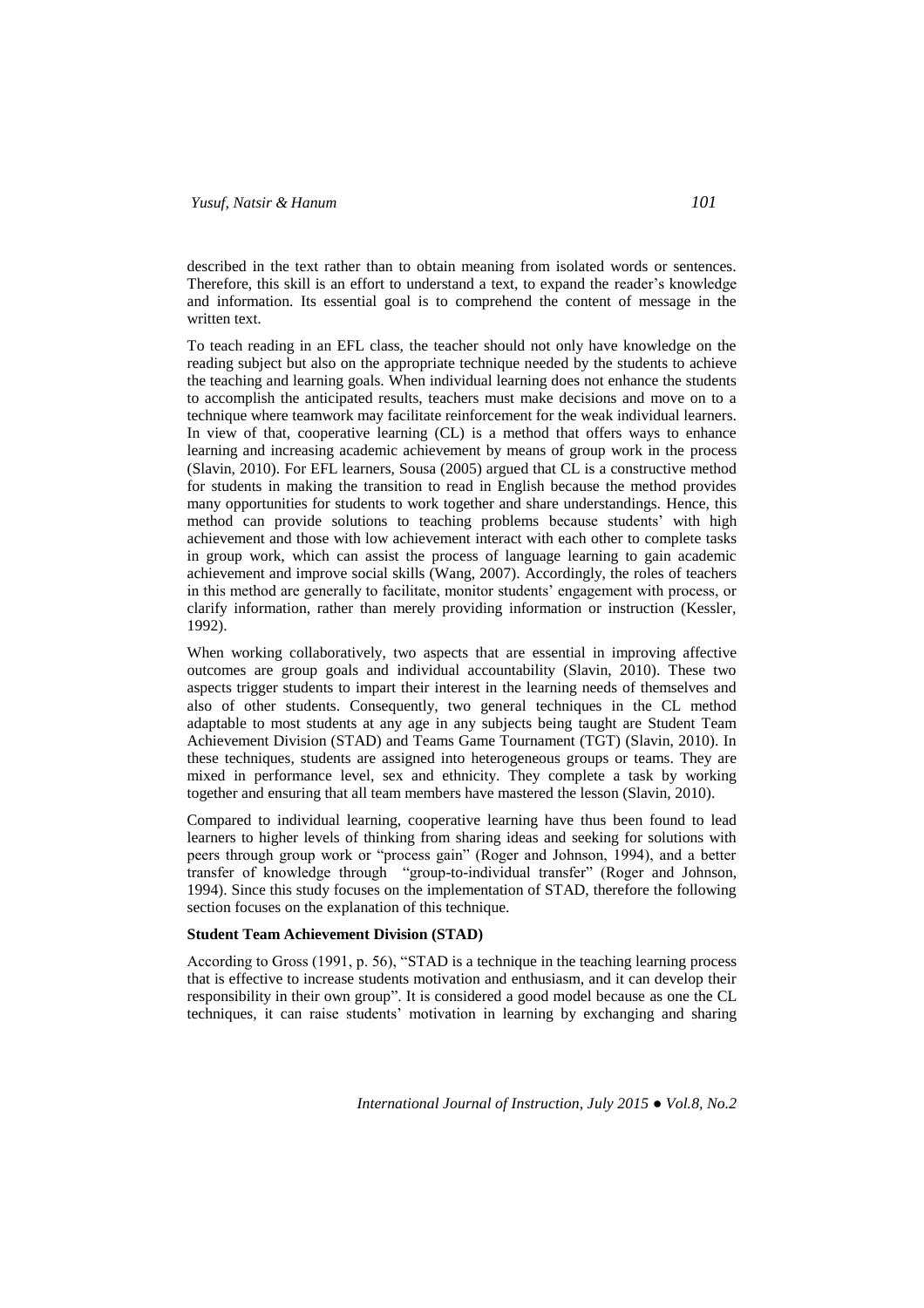information, reinforcing each other, giving feedback and having the responsibility for their tasks in group work.

Slavin (1995), mentioned that STAD have five major components, namely *class presentation, team study, quizzes, individual improving scores,* and *team recognition*. In *class presentation*, the teacher usually introduces the material in a class presentation and students must pay careful attention to his/her presentation, because if they understand the material, it will help them in quizzes and their quizzes scores determine their team score. In *team study*, each team is composed of four to five students from different level of performance, gender, and ethnicity. Each team must conduct group discussion, pair check, and work together until each member is sure that everyone in the team can achieve high grades for the quiz. When they have questions, they should ask their friend(s) first before asking the teacher. This process further promotes responsibility in team work. In *quizzes*, the aim of individual quiz is to measure the students' understanding of the lesson; therefore, when doing quizzes, they are not allowed to help each other. The students correct their quizzes using an answer key to determine their improvement points according to the following guidelines adapted from Slavin (1995, p. 80).

Table 1: Guidelines to determine the improvement points  $Our answer is a function of the function.$ *Quiz Score Improvement points*

| $Q$ <i>uiz</i> score                       | <i>Improvement points</i> |
|--------------------------------------------|---------------------------|
| More than 10 points below base score       | 0 points                  |
| 0 points below to 1 point above base score | 10 points                 |
| Base score to 10 points above base score   | 20 points                 |
| More than 10 points above base score       | 30 points                 |
| Perfect paper irrespective of base score   | 30 points                 |

In *individual improvement scores*, the teacher reviews the lesson and the students continue team practice on the reviews by the teacher. The students must ensure every teammate knows the answer. In this way, they are given an opportunity on their performance goal which can be attained if they work harder on performing better than their previous performances so that any student can contribute maximum points to their team. Lastly, in *team recognition*, the team which has the highest score will earn certificates or other rewards from the teacher based on each team's improvement score. The improvement score is collected from individual scores of the group after the quizzes. Teachers may see the following criteria to determine team awards such as in Table 2.

Table 2: Team recognition forms

| Team average     | Award      |
|------------------|------------|
| $15 - 19$ points | Good team  |
| $20 - 24$ points | Great team |
| $25 - 30$ points | Super team |

To conclude, STAD is one of the CL techniques which assign students into small heterogeneous teams in which each team consist of four to five members from different performance level, gender, and ethnicity. They are expected to help each other until all members of the group understand the subject because the overall team score is summed up from the group members' scores.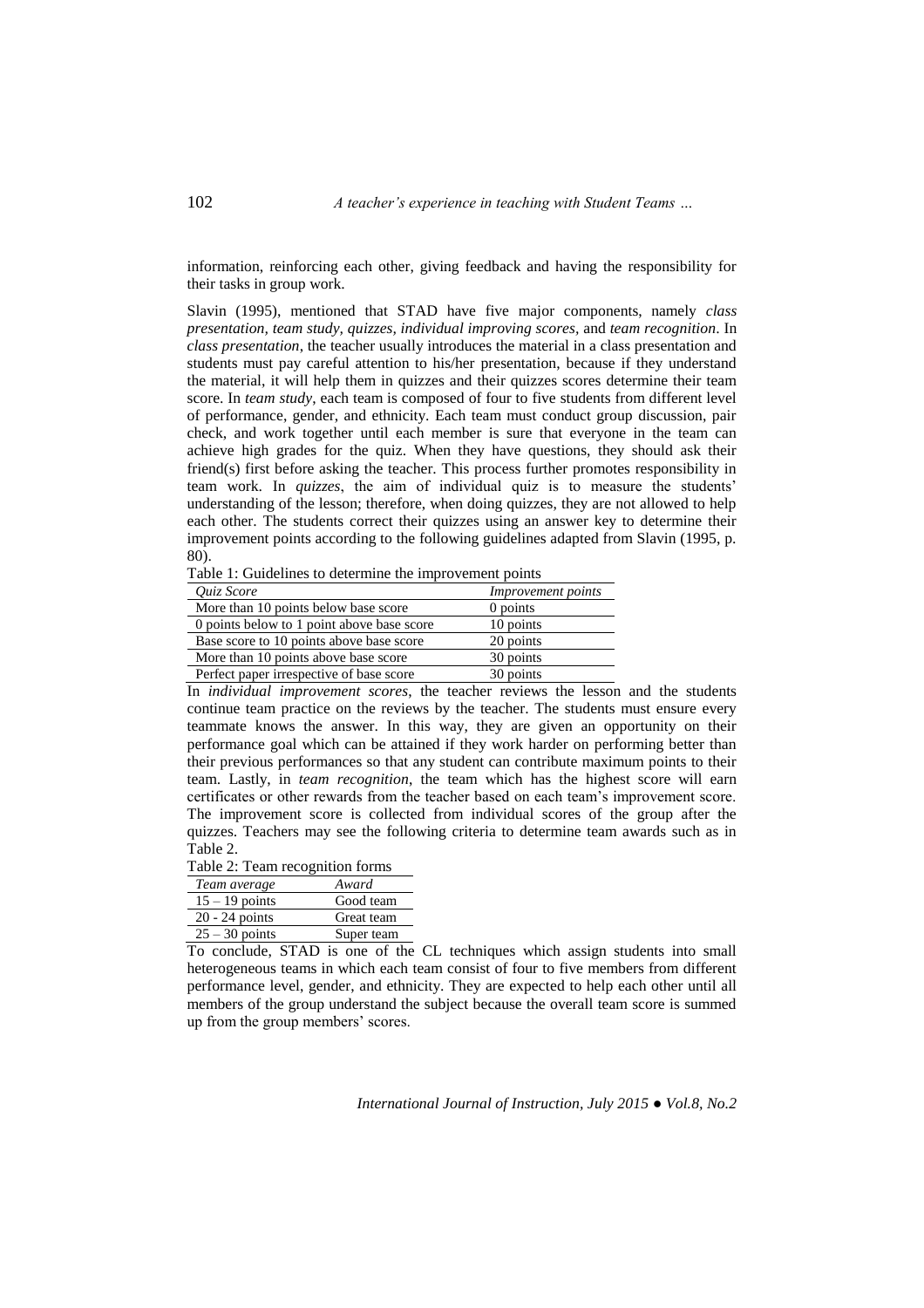## **METHOD**

The method used in this research is qualitative. It draws on the data collected by the researcher in the form of texts and descriptions of behaviors and actions or practices (Burns, 1999). Accordingly, we observed and described the implementation of STAD technique in a meeting of a reading class (2 x 45 minutes) as implemented by our respondent, the English teacher (coded as ETR), to 24 second grade students of a junior high school in Banda Aceh, Indonesia. An observation was done in order to know the productivity and implementation of STAD by ETR in improving students' reading skill. Afterwards, we interviewed him to find out his stance on the use of STAD in his teaching. A consent letter was signed by ETR before the observation and interview were conducted.

ETR was chosen as our respondent because we found him to be rather thriving in improving his students' average reading scores from below the standard minimum achievement criteria of the school (which was 66) to above it after teaching reading with STAD (which was 70).

### **Research instruments**

There were 2 kinds of instruments used in this study: an observation sheet and interview questions. The observation sheet was used to observe, document and interpret the process of teaching and learning of reading by the teacher in using STAD. Accordingly, we used an observation sheet to guide us in carrying out this method. The items of observation sheet were created based on the theory by Shaaban and Ghaith (2005) to discern whether ETR had taught as the experts suggested or there was more activities or improvement from him.

ETR was further recoded with an interview by using semi structured questions in Bahasa Indonesia, which was later transcribed and translated into English for this paper. According to Burns (1999, p. 119), individual interviews enables a researcher "to follow up in more detail particular issues which have been identified, or insights or observations already made but not fully reflected upon". In consequence, we conducted an interview with ETR after participant observation was done in the classroom. The questions we asked were related to the efficacy of using STAD in the classroom, such as his reasons for using this technique, the benefits, and obstacles in implementing it and how to resolve them. In view of that, Ningsih and Fata (2015, p. 69) asserted that "teachers' beliefs depend on what they trust should be real and worthy" because this will guide them in making decisions, promoting attitudes, and building interaction with their students. Therefore, reflecting on ETR's stance on his choice to implement STAD to improve his students' reading skill is important to draw upon to exemplify his accomplishment in using STAD technique to teach reading.

# **RESULTS**

### **Observation**

From our observation, ETR started the teaching process by greeting the students with *"Good morning my students. How are you today? What are your feelings today? Are you happy? Did you study last night? Are you ready to learn?"* After greeting the students and having them answered his questions, he checked their attendance list, and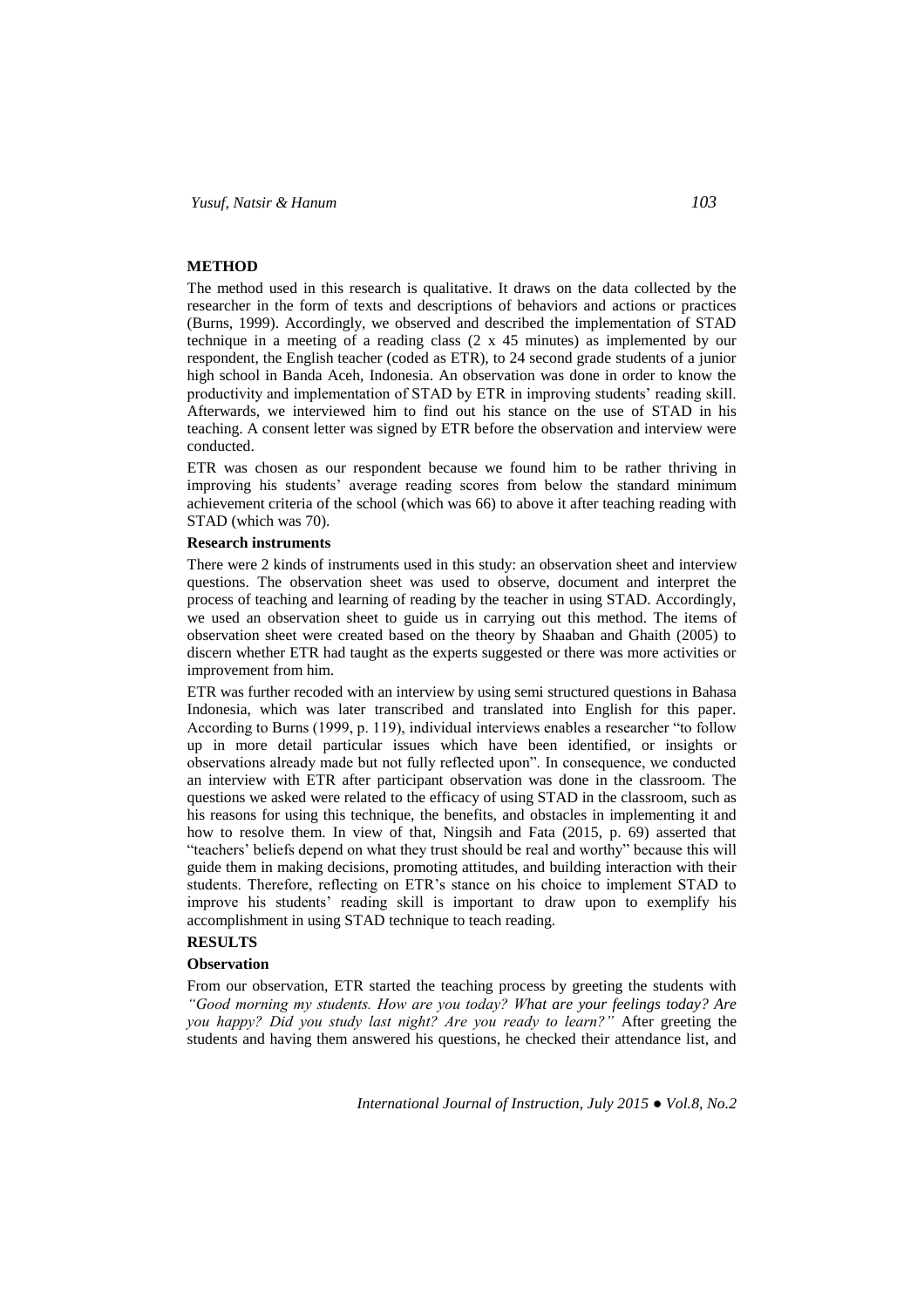104 *A teacher's experience in teaching with Student Teams …*

informed them that they were going to learn about narrative text that day. He wrote *"Narrative text"* on the white board then asked them some questions related to the topic in which some of the students responded. Next, he presented the material by explaining about narrative text and also wrote some points on the white board about the text.

After that, he asked the students to sit into groups in which he had formed for them. ETR had selected members for the groups before class begin. He believed that heterogeneous groups work efficiently in accomplishing the learning goals if teachers know the ability of their students in order to group them successfully (see E2 or excerpt number 2 in the following interview section). Correspondingly, each group consisted of four members (of boys and girls) with high, average and low level achievement students distributed equally in each group. Subsequently, six groups were formed. After they sat in their groups, he gave one paper for each student. The paper was an example of a narrative text and the groups' worksheet or task. The worksheet contained five questions that they were to answer based on the text.

Afterwards, ETR explained the things that the students should do in their group. He gave the instructions orally. He asked them to do the task together in their own group and reminded them that their task was not only to answer the questions together but each of them should also understand the concept. He also said that they were to consult their friends first should they face problems before consulting him. They were to assist each other until all of their teammates understood the task (or known as group goals). He also informed them about the individual quizzes that he was going to give later on after the group work to get them prepared for it (or known as individual accountability).

During group work, the students conducted discussion, shared ideas, helped each other, and took turns in doing the task. Through this activity, they used the dictionary together to look up for meanings of certain words in the narrative text. This condition is believed to assist their vocabulary development while accomplishing the worksheet (this situation is known as process gain). ETR monitored the class by walking from one group to another. There were times when the class got loud and seemed out of control, and he would repeatedly remind the students to speak softly. Some students were heard to use Bahasa Indonesia quite often. However, when ETR approached them, they switched to English. He worked as a co-participant in each group for most of the time but would step out whenever required, managed the class if it got out of hand (e.g. noisy) and gave new instructions when necessary.

After the students finished accomplishing the worksheet with their group, ETR gave an answer sheet to each group and asked them to check their work. As soon as they finished discussing the worksheet with the answer key, he then gave them individual quizzes. Some moving around the classroom was required as the students were to sit and work individually and were prohibited to cheat or help each other. He read ten questions aloud and they wrote down the answers directly on their paper. After the individual quiz was done, he asked them to change their answer sheet with their nearest friend, and then, he wrote all the answers on the white board and asked them to give 10 points for each correct answer (this situation is known as group-to-individual transfer).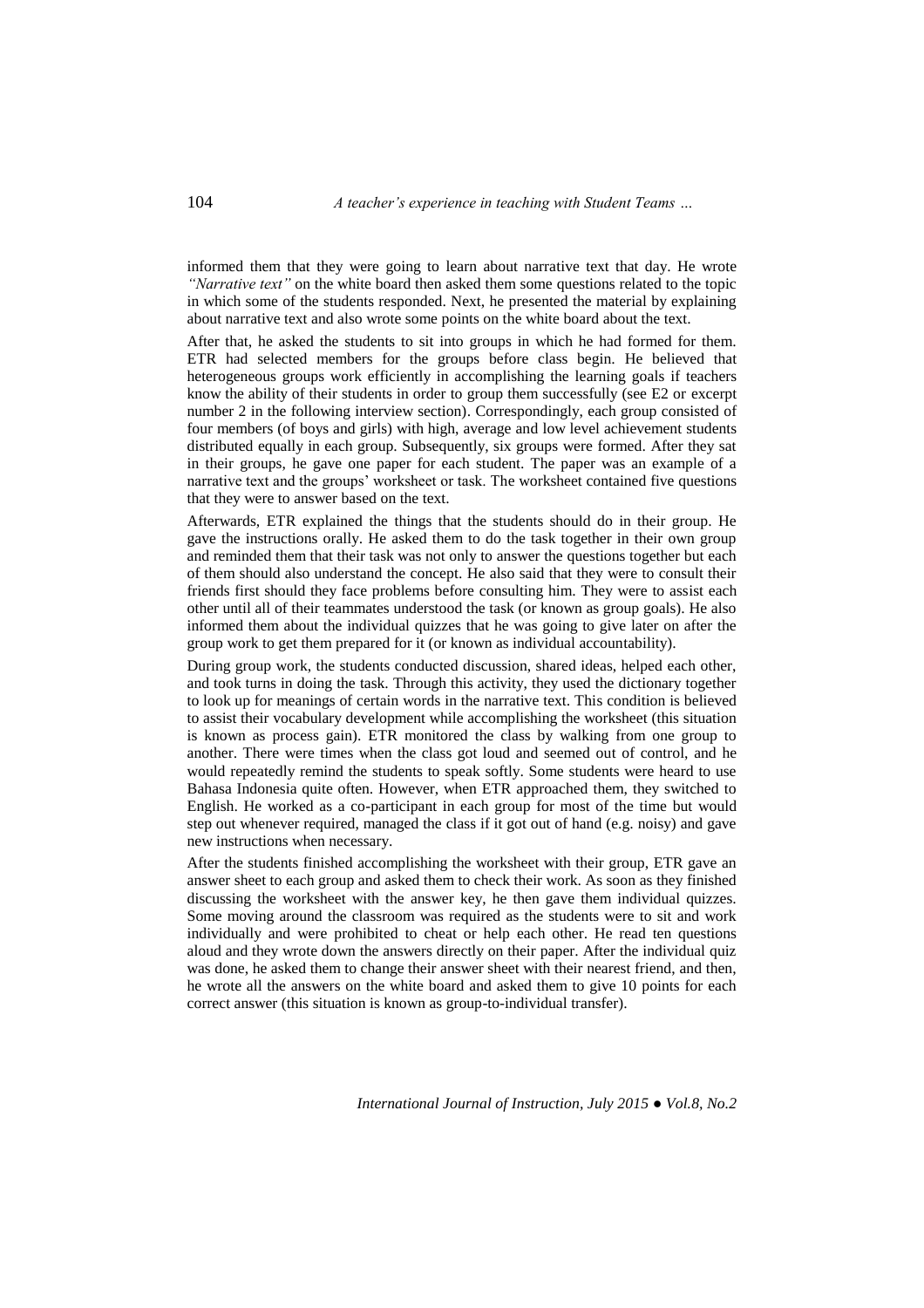Afterwards, ETR asked the students to form back their groups. While they moved around to sit in their groups, he gave the score of each group by adding up the members' individual quiz scores. When they were settled in their groups, he informed each groups' average score and wrote them on the white board. For their average score, group A got 80, group B got 70, group C got 90, group D got 80, and group E got 80. He praised them for achieving the scores above the KKM, which were 70. Group C was rewarded as the *super team* because it obtained the highest score compared to the others. Group A, D, and E were rewarded as the *great teams*, and Group B was rewarded as the *good team*. The whole class gave applause for their hard work. At the end of teaching learning process, he gave high appreciation towards their participation and thanked them on their enthusiasm in doing the activity. He finally ended the lesson by reviewing some vocabulary based on the text and reminded them to remember the words.

Linking the teaching and learning process to our observation sheet, it was found that there were nine main points that were divided into seventeen sub points. It should be noted that Borich (2007) also proposed similar procedures as Shaaban and Ghaith (2005) except for one practice; that is the teacher gives the answer sheet or key (see point 1d in Table 3) after the students work together in accomplishing the worksheet, so, they use the worksheet answer key to correct their work. On the other hand, Borich (2007) recommended that the answer sheet is given before the group members begin working together, so, the students immediately can accomplish the worksheet with the answer key without completing the worksheet first. Therefore, we can see that the procedure provided by Shaaban and Ghaith (2005) offered students the opportunity to practice and initially work together to obtain the answers before the answer sheet is given. Whilst Borich (2007) offered a chance to widen the students' discussion on the answer sheet initially given, should they have doubts and questions on the answers.

To provide a more detailed description on the results of our observation, Table 3 displays that ETR did not implement one procedure of STAD as suggested by Shaaban and Ghaith (2005) and five procedures with few modifications.

| No | <b>Activities</b>                                                       | <b>YES</b> | NO |
|----|-------------------------------------------------------------------------|------------|----|
| 1. | The teacher prepares the material:                                      |            |    |
|    | (a) A teaching point about lesson that will be taught by the teacher    |            |    |
|    | (b) Worksheets: one copy per students' group                            |            |    |
|    | (c) A quiz: one copy for each student                                   | $\sqrt{*}$ |    |
|    | (d) An answer key: one copy per group                                   | $\sqrt{*}$ |    |
|    | (e) Team recognition form                                               | √*         |    |
| 2. | The teacher forms heterogeneous which consist 4 or 5 members.           |            |    |
| 3. | The teacher assigns a role for each member of the groups. The following |            |    |
|    | roles may be considered:                                                |            |    |
|    | • Coordinator/Manager: keeps the group on task                          |            |    |
|    | • Time keeper: keeps track of time allotted for assignment              |            |    |
|    | • Secretary/Recorder: writes down group responses                       |            |    |
|    | • Evaluator: keeps notes on group processing and social skills          |            |    |
|    | • Encourager: makes sure all group members have their turns             |            |    |
|    | • Reader: reads directions, problems, and resource materials for group  |            |    |

Table 3: Result of observation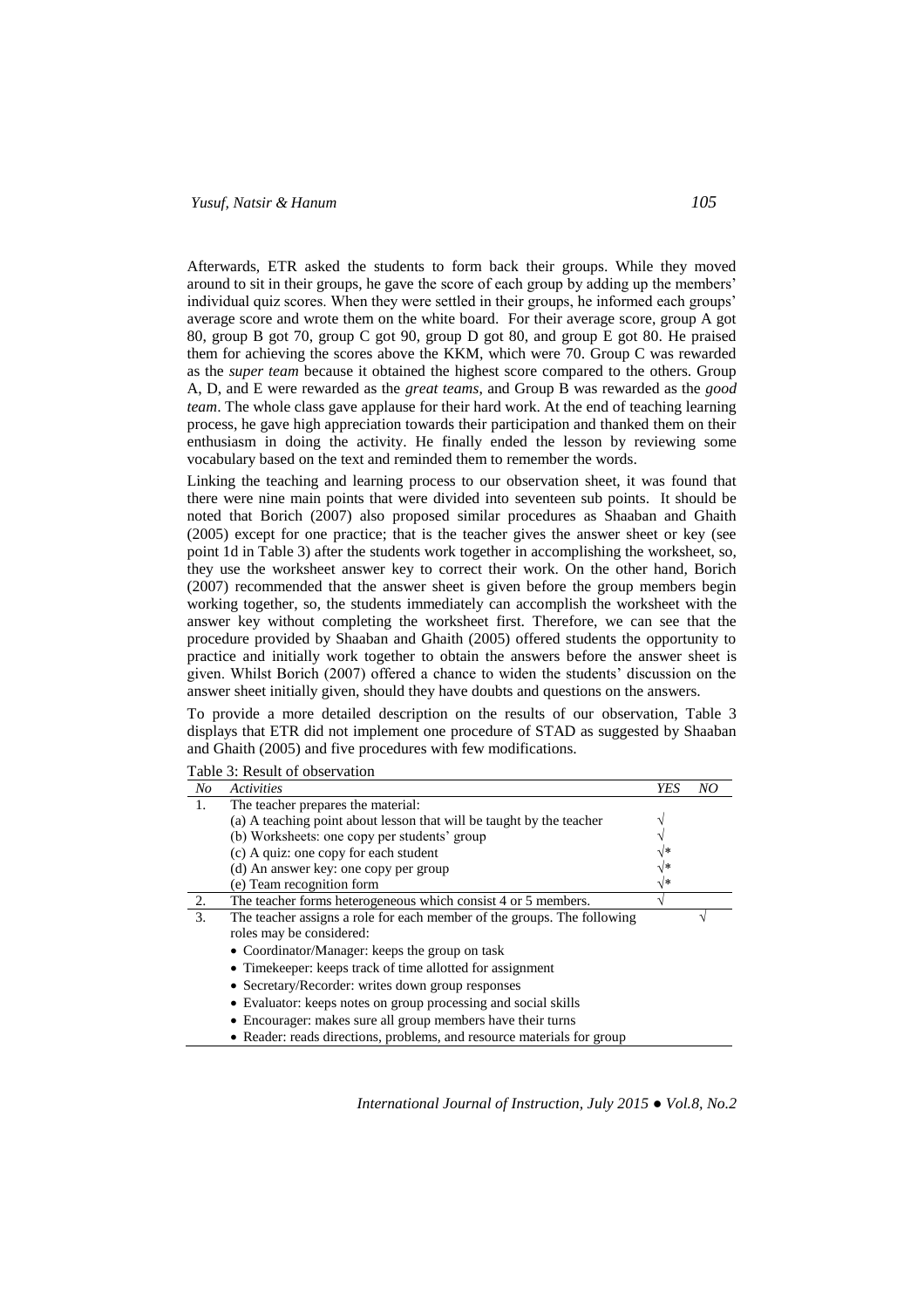|    | • Checker: checks group members' comprehension of material to be<br>learned or discussed<br>Encourager: provides positive feedback to group members<br>٠<br>• Go-for: leaves his or her seat to run group errands.<br>The preceding roles should be assigned based on the nature of learning |    |
|----|----------------------------------------------------------------------------------------------------------------------------------------------------------------------------------------------------------------------------------------------------------------------------------------------|----|
|    | tasks and should be rotated so that all learners will have an equal chance<br>to practice different roles.                                                                                                                                                                                   |    |
| 4. | The teacher gives class presentation to present the material.                                                                                                                                                                                                                                |    |
| 5. | a. The teacher gives each group one worksheet.<br>b. The teacher asks students to complete the task according to the rules:<br>• Students have responsibility to make sure that their teammates have                                                                                         |    |
|    | learned the material.<br>• No one is finished studying until all teammates have mastered the                                                                                                                                                                                                 |    |
|    | subject.                                                                                                                                                                                                                                                                                     |    |
|    | • Teammates should ask their friend before asking the teacher.<br>• Teammates may talk softly.                                                                                                                                                                                               |    |
| 6. | The teacher gives an answer key to each group and the students use the<br>worksheet answer key to correct their work.                                                                                                                                                                        |    |
| 7. | The teacher gives students an individual quiz and the member of the<br>groups does not help their friends to answer the questions.                                                                                                                                                           |    |
| 8. | The students' correct their quizzes using an answer key to determine<br>their improvement point according to the guidelines adapted by Slavin<br>(1995)                                                                                                                                      | √∗ |
| 9. | The teacher recognizes the achievement of the students using the team<br>recognition forms and determines team awards based on the criteria.                                                                                                                                                 | √∗ |

*Note: \* = modified*

Based on Table 3, the procedure of STAD which was not implemented by ETR was in point 3, where the teacher should assign a role for each member of the groups. Later from the interview, he justified that his reason for not doing so was because he wanted each group to take full responsibility by making decisions on their own for their roles (see E3 or excerpt number 3 in the following interview section). Furthermore, the explanation of the five procedures with few modifications is as follows.

In point 1c, the quiz sheet should be given one copy for each student, but ETR read the quiz aloud instead of distributing it to the students. He did this modification because he found it helpful to monitor the students while doing individual quiz, in which after every question of the quiz, he had the chance to walk around the class to observe their work. He considered this to be more efficient as it helps avoid cheating during the quiz.

In point 1d, an answer key for the quiz should be given one copy for each group, but ETR wrote all the answers on the white board. He explained that distributing copies of the answer key was not possible due to financial problems of the school (see E1 or excerpt number 1 in the following interview section). There are limitations for teachers in distributing printed or photocopied papers for classroom tasks; that is why most teachers in his school rely on textbooks provided by the ministry of education for schools. Nonetheless, ETR asked each student to correct the quiz by switching his/her answer sheet with their nearest student and the answer was written by him directly on the white board.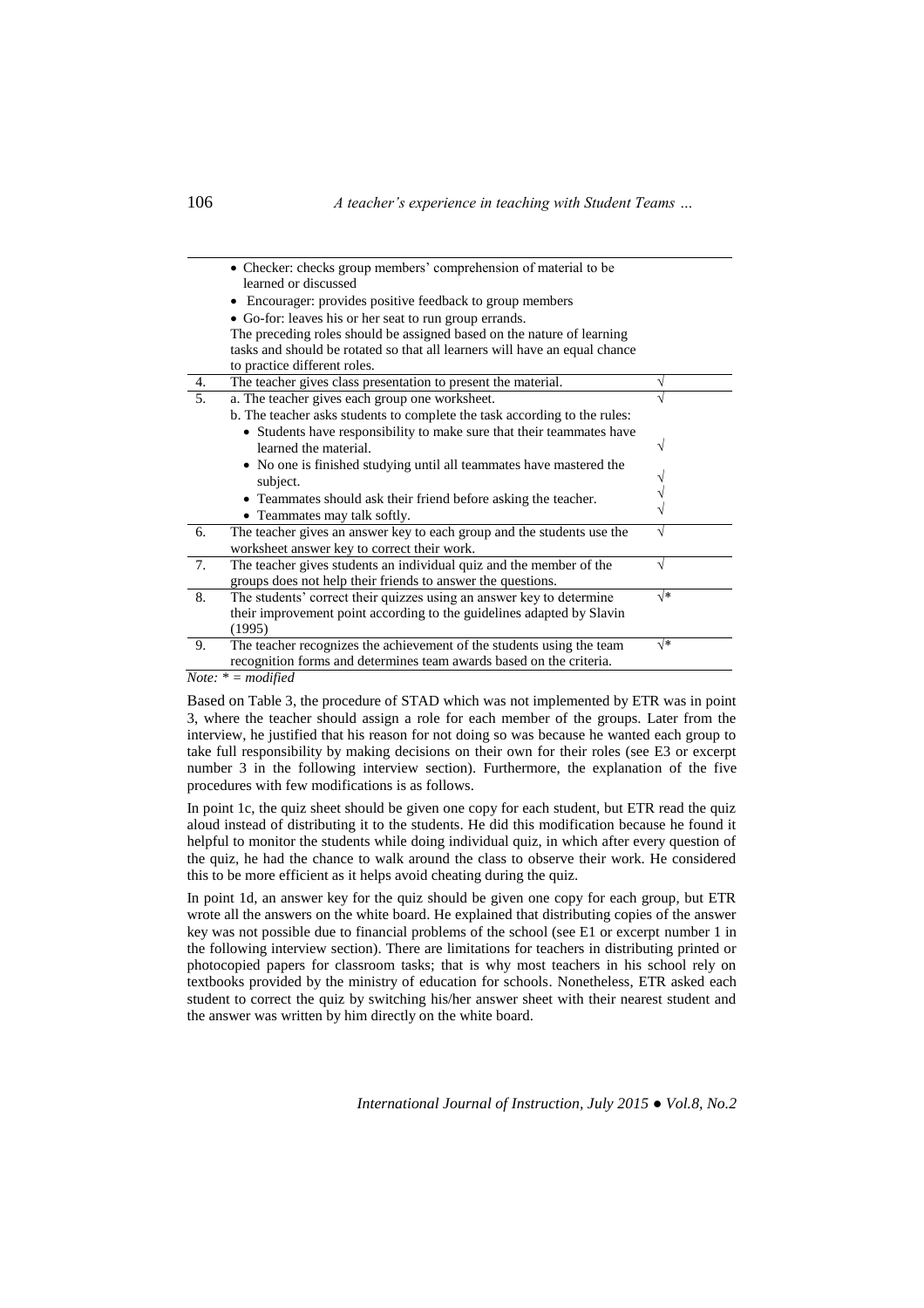In point 1e, the teacher should provide a team recognition form such as proposed by Slavin (1995). However, ETR did modification on the team recognition form because the scoring system was not based on the improvement points as proposed by Slavin (1995) but by ETR himself. ETR determined the scoring for the answers and among the five groups, the group that reached the highest score was rewarded as the *super team*. Three groups that reached the scores below them were rewarded as the *great team*, and the least score was rewarded as the *good team*.

In brief, the teacher did not use one procedure as suggested by Shaaban and Ghaith (2005) and five procedures with few modifications as explained above. However, during the observation, ETR showed good qualification as a classroom manager. Despite the class was noisy at times, he was seen firm in quieting them down. He moved from one group to another, making sure that they were working cooperatively. He had organized the students, time, and material efficiently. He controlled the class orderly and paid good attention in monitoring the students' activities.

#### **Interview**

The result of interview revealed that ETR often implemented STAD as one of the techniques in teaching reading. But it did not mean that he was continuously implementing STAD, as stated in E1. It may be due to the material and the learning goal; therefore, he applied a variety of techniques to achieve the learning goal with appropriate materials. Financial problem was also one of rationale for ETR to use other techniques or modify them since some techniques require many documents (e.g. papers and photocopies for materials, as explained in the previous section). Additionally, repeated similar technique may also bore his students.

(E1) *I mostly use…ah…STAD technique in teaching reading to my students…although I do not use every time I come to class because there are other techniques. Some techniques also require money that the school cannot always provide…so I have to consider that, too…I modify in accordance to the situation.* 

In applying STAD technique, ETR grouped the students into heterogeneous groups mixed among the level of achievement and gender. It is in line with Borich (2007) who explained that STAD is a cooperative type of class management that divides students into four or five members of learning teams. They are mixed in performance level, gender, achievement and others. As explained in E2 and E3:

(E2) *The groups are heterogeneous…there are students which have high level achievement and which also have low level achievement…they are mixed…including different gender. I choose the members for the groups because I know their ability…ah…so they can work effectively…the high level and low level achievement students help each other.*

(E3) *I group the students…mixing among students that high level achievement, with students who have low level achievement…ya…the students who have average level achievement included…even though we have to assign roles to students, I leave this responsibility to them so they will be accountable for their own group work.* 

ETR used STAD in teaching reading because it provided opportunities for the students to be more active because they focus on group learning activities such as discussion, in which they cooperate, assist, and have responsibility towards each other (see E4 and E5).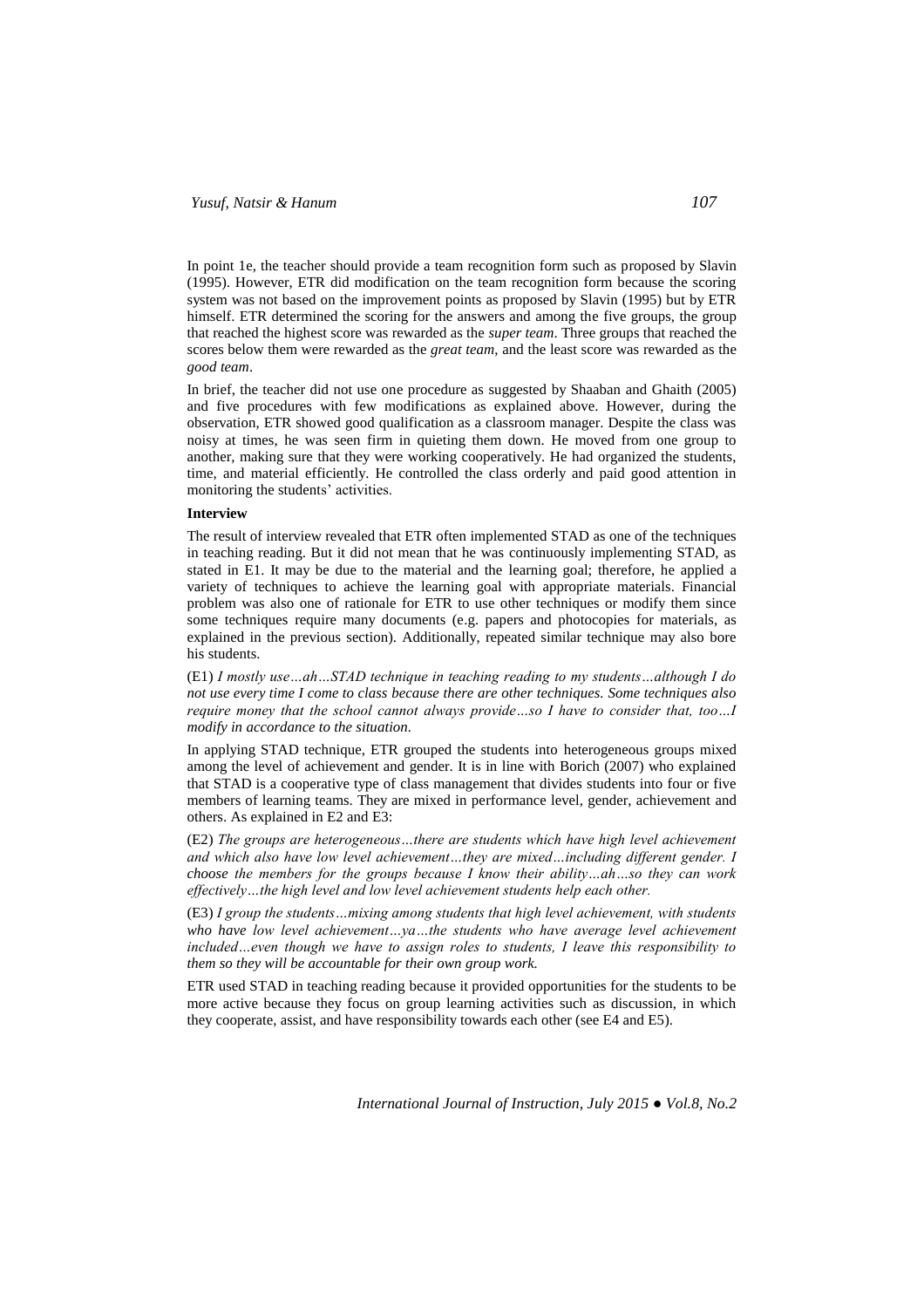(E4) *STAD is one of the strategies in teaching reading…ah…for making the students to be more active…ah…because they work in a group.*

(E5) *And the students which have high level achievement will help the students who have low level achievement…then the students who have low level achievement can also ask question to the students who have higher level achievement.*

The procedures in STAD also requires the teacher to appoint roles to students in their group (see Table 3), however, in this case ETR believed that this duty should be executed by the group members themselves to strengthen unity as a group. Moreover, Gross (1991) also said that STAD is a technique that is effective to increase students' motivation, enthusiasm, and develop responsibility (see E6 and E7).

(E6) *They can work together, can motivate students with low level achievement…these students are motivated by seeing the activity of their friends who are very active…so they will follow to be active, follow to give input, follow to hear so they can work together…then if they do not understand, they can ask their friends in the group who know more than them.*

(E7) *I think STAD technique can also motivate the students…can make students to be more enthusiasm in learning…perhaps students who have low level achievement may be motivated by seeing the students with high level achievement…who are busy answering questions in a task by the teacher…such as, ah, searching for the meaning of the vocabulary from discussion or the dictionary, so, (these high level achievement students) can motivate others to follow…to try.*

Additionally, in E8, ETR illustrated that STAD technique promoted student centeredness, in which the interactions were not only between teacher-student but also between studentstudent (Slavin, 1995). Eggen and Kauchak (2001) argued that the teachers in STAD classes are as facilitators in assisting students to achieve the learning goals. The interaction between student-student can be seen when they worked in group discussion to accomplish the task. Hence, discussion and knowledge sharing among members of the groups are used (Slavin, 1996).

(E8) *In learning, students do not only listen to the teachers' explanation…because the students do not only listen, they also work (together).*

Furthermore, in E9, ETR also indicated that STAD technique can give positive effects to the students' reading skill development; an example is an increase in vocabulary. This can be seen during the observation in the classroom by the end of the lesson in reviewing the lesson by ETR. He asked the students on the vocabulary found in the text and most of the students could answer him.

(E9) *I think, indeed, teaching technique with STAD gives…ah…what we call just now…more positive responses for students. Students can increase their vocabulary…ya…increase vocabulary from words in the text which they do not know by discussing (with group members) or looking up (for meanings) in the dictionary (together).*

However, besides having the benefit for the students as stated above, ETR also had some obstacles in implementing STAD technique. As explained in E10 and E11, this was because the students in his school were very heterogeneous; there were students who had high, average, low, and even very low level achievement. The ability of each student in understanding the materials were also different.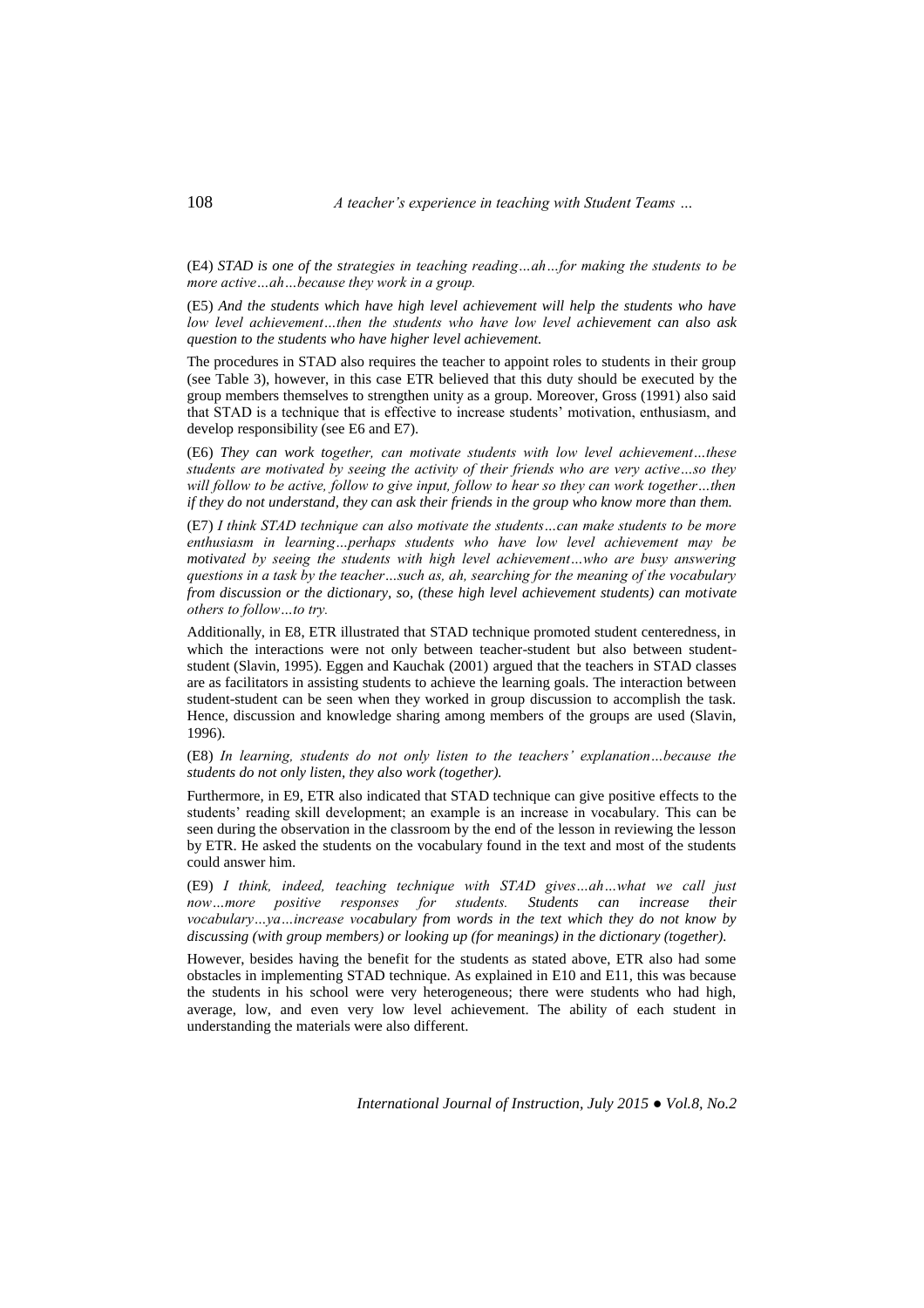(E10) *But because the students (in my school) are very heterogeneous…it means there are clever students (high level achievement), average level achievement students, and low level achievement students…and even there are very low level achievement students. The ability to understand from each of the student is different.*

(E11) *For example, in a group, we may say that there are five students…four until five students…perhaps three of the students have understood but two students or one student need more explanation…while we explain again, three of the students (who have understood) can get bored…and if I do not explain it (again) to the two students, they may never understand. (It is) a little obstacle for students who have low level of proficiency.*

To solve the problem mentioned in E10 to E11, ETR was required to be more attentive particularly to students with low and very low level achievements individually. He had to explain the lesson repetitively until they understood his explanation (see E12). This can be seen during the observation in the classroom when he participated as a co-participant in a particular group that was held back in accomplishing their work due to one or two students who had difficulty in carrying out the task. This was because of their lacked of understanding of the task and had very low proficiency in English.

(E12) *To solve this problem…it requires me to be close to the student individually…I have to explain it again and again to him/her, repeatedly, so that he/she finally understands, more or less.*

In E13, ETR also added that those students who needed special attention from teachers were also asked to be assisted by other members in their group.

(E13) *They should get special attention from us (teachers) and I also ask the group to explain to him (who does not understand) carefully…we (as teachers) should help him, but he should gain understanding from his friend first before we move in.*

The action described in E13 may help students who are reluctant, nervous, and afraid or lack confidence when confronted by a teacher. Facing peers or those more conversant to them may be less intimidating compared to facing the teacher (Achmad and Yusuf, 2014).

## **DISCUSSION AND CONCLUSION**

From this study, we found that in implementing STAD technique, the teacher did not conduct one procedure and modified five procedures based on the theory by Shaaban and Ghaith (2005). The procedure not used was assigning a role for each member of the groups by the teacher. He wanted each group to decide their own roles to further increase their responsibility towards each other. However, from our observation, we find that this procedure is quite necessary to avoid stronger students with higher level achievement discourage or overwhelm weaker students with lower level achievement (Achmad and Yusuf, 2014). It is true that by having the students decide on their roles, it can raise their awareness of duty in their group. Nevertheless, if the teacher did know their individual characteristics in the class, we believe that it would be better for him to assign the roles to make the group work more timely instead of having the students make their own decisions for this part, especially since they are still quite young (i.e. junior high school). Perhaps the noisy class situation at times was due to their adolescence and that is why we reckon that this could be lessened if the teacher had assigned roles for each of them. They would likely be more precautious when the instruction of roles came from the teacher.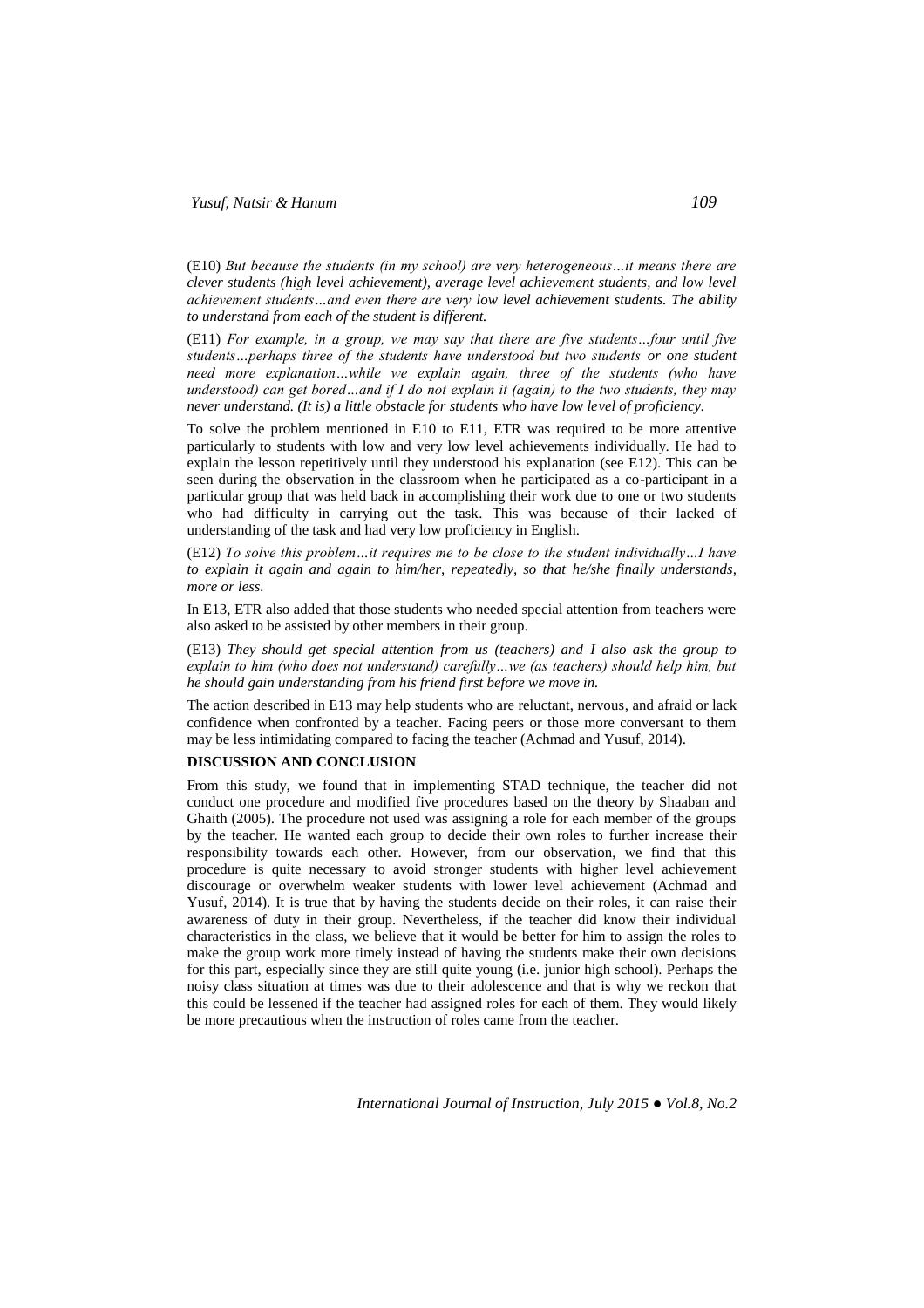Furthermore, the other five procedures that were modified by the teacher were found to be due to efficiency, time limitation, and the school's financial problem. For example, to provide the quiz sheet and the answer sheet for every student in the class for every time he used STAD was not possible since the school was not able to provide such facility to every class. In should be noted that financial problems are not just faced by his school, but typically by most Indonesian public schools as well (see Yasin and Yusuf, 2014). And so, to suit with the current situation that he was in, he deemed the modifications to be worthy.

Nonetheless, STAD technique is considered suitable to be implemented in teaching reading to EFL learners. Based on the results of the interview, despite the students in the school being very heterogeneous in their levels of achievement, the teacher found this technique to be a good alternative solution in teaching a large class with mixed level of achievements because they have a good chance of learning from each other especially in developing their vocabulary. Furthermore, the students did not only get a chance of gaining explanation from the teacher, but also from their friends in their own group. This indicated that this technique promoted student centered learning, in which the interactions were not only between teacher-student, but also between student-student.

Even though there were limitations in this study (e.g. the data was only collected from one teacher teaching to only one class), we believe that this study can contribute in some ways or another to the development of language education by adding knowledge to the existing literature on STAD technique in the EFL context. Furthermore, it is also important to note that the teachers' knowledge on their self-belief and attitude do contribute in producing an effective teaching with fulfilling outcomes. Therefore, it is recommended that other researchers conduct further interviews on this topic by considering a larger group of respondents and further in-depth observation of more classroom meetings.

#### **REFERENCES**

Achmad, D. & Yusuf, Y. Q. (2014). Observing Pair-Work Task in an English Speaking Class. *International Journal of Instruction,* 7(1): 151-164.

Alijanian, E. (2012). The Effect of Student Teams Achievement Division Technique on English Achievement of Iranian EFL learners. *Theory and Practice in Language Studies,* 2(9): 1971-1975.

Borich, G. D. (2007). Effective Teaching Methods: Research-Based Practice, (6<sup>th</sup> Ed.). Upper Saddle River, NJ: Pearson Merrill Prentice Hall.

Burns, A. (1999). Collaborative Action Research for English Language Teachers. Cambridge: Cambridge University Press.

Cahyani, I., M. (2013). The Effect of Student Teams Achievement Division (STAD) on Student's Reading Comprehension Ability. *Jurnal Penelitian, Pendidikan dan Pembelajaran,* 1(1): 177-183.

DeWalt, K. M. & DeWalt, B. R. (2002). Participant Observation: A Guide for Fieldworkers. Walnut Creek, CA: AltaMira Press.

Eggen, P. D. & Kauchak, D. (2001). Strategies for Teachers: Teaching Content and Thinking Skills, (4th Ed.). Boston: Allyn and Bacon.

Gross, P. (1991). Teaching Learning Activity for Students at Senior High School. London: Harper Collins Publisher.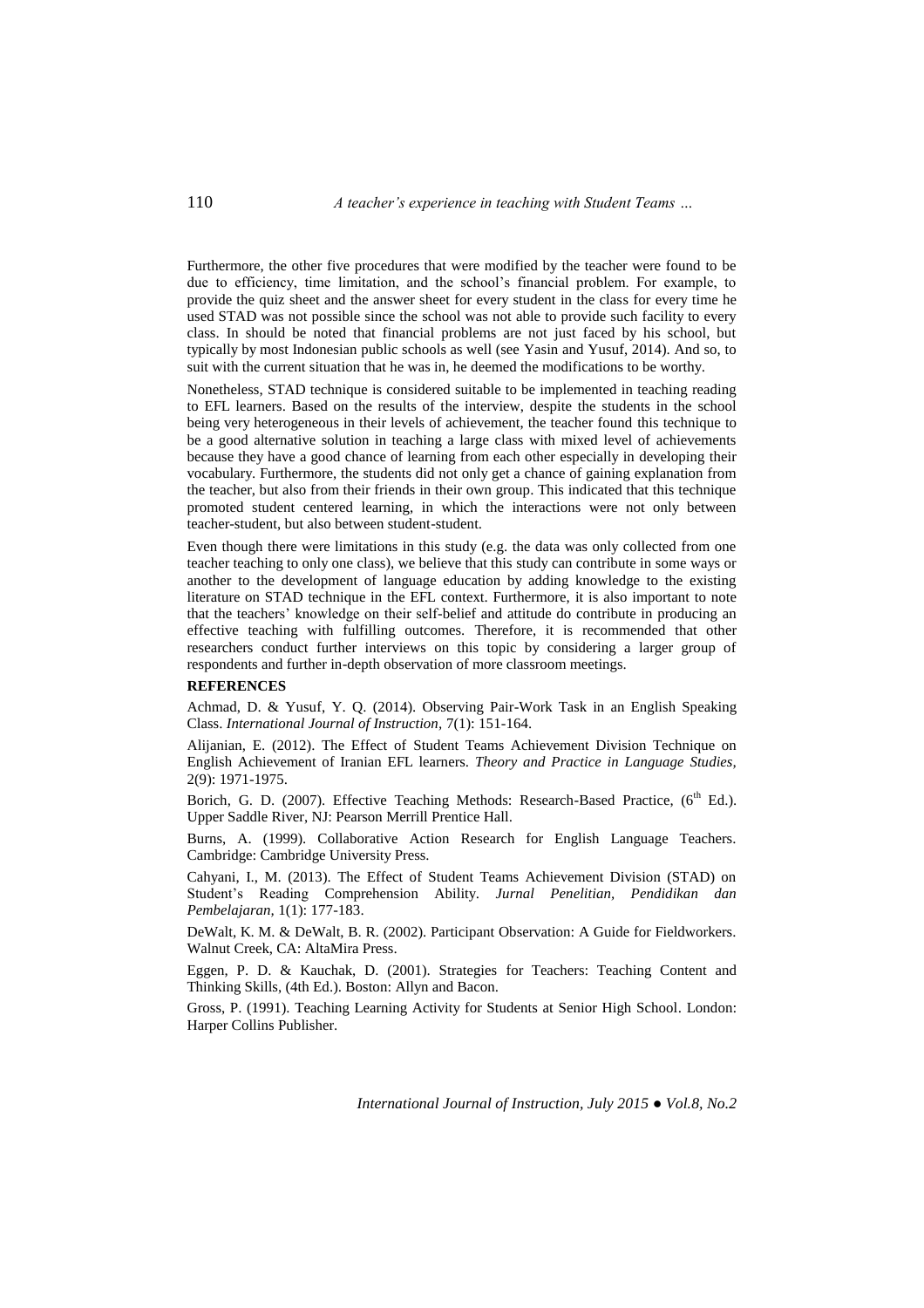Harmer, J. (2007). The Practice of English Language Teaching,  $(3<sup>rd</sup> Ed.)$ . London: Pearson.

Kessler, C. (Ed.). (1992). Cooperative Language Learning: A Teacher's Resource Book. Enlgewood Cliffs, NJ: Prentice Hall.

Kuzborska, I. (2011). Links between Teachers' Beliefs and Practices and Research on Reading. *Reading in a Foreign Language, 23*(1): 102–128.

Ningsih, S. R. J. & Fata, I. A. (2015). Exploring Teachers' Beliefs and the Teaching Profession in Aceh. *Studies in English Language and Education, 2*(1): 67-78.

Nurhanifah, D. (2012). The Problems of Second Grade Students of SMPN 4 Malang in Learning English and the Efforts Made to Overcome Them. *Unpublished Bachelor's thesis. Malang:* English Department, State University of Malang.

Roger T. & Johnson, D. W. (1994). An Overview of Cooperative Learning. In J. Thousand, A. Villa & A. Nevin (Eds.), *Creativity and Collaborative Learning* (pp. 31-44). Baltimore: Brookes Press.

Shaaban, K. & Ghaith, G. (2005). The Theoretical Relevance and Efficacy of Using Cooperative Learning in the ESL/EFL Classroom. *TESL Reporter*, 38(2): 14-28.

Slavin, R. E. (1994). Educational Psychology: Theory into Practice, (4th Ed). Boston: Allyn and Bacon.

Slavin, R. E. (1995). Cooperative Learning: Theory, Research, and Practice, (2nd Ed.). Needham Heights, MA: Allyn and Bacon.

Slavin, R. E. (1996). Research on Cooperative Learning and Achievement: What We Know, What We Need to Know. *Contemporary Educational Psychology,* 21(4): 43-69.

Slavin, R. E. (2010). Co-operative Learning: What Makes Group-work Work? In H. Dumont, D. Istance & F. Benavides (Eds.), *The Nature of Learning: Using Research to Inspire Practice* (pp. 161-178). London: OECD Publishing.

Sousa, D. A. (2005). How the Brain Learns to Read. Thousand Oaks, CA: Corwin Press.

Wang, T. (2007). The Comparison of the Difficulties between Cooperative Learning and Traditional Teaching Methods in College English Teachers. *The Journal of Human Resource and Adult Learning, 3*(2): 23 – 30.

Warawudhi, R. (2012). English Reading Achievement: STAD vs. Lecture Method for EFL Learners. *Journal of Institutional Research South East Asia*, 10(1): 5-24.

Woolley, G. (2011). Reading Comprehension: Assisting Children with Learning Difficulties. New York: Springer.

Yasin, B. & Yusuf, Y. Q. (2014). The Policy Outcomes and Feasibility of School-Based Management in Aceh. *Asia Pacific Journal of Educational Development,* 3(1): 21-32.

## **Turkish Abstract**

#### **Bir Öğretmenin Öğrenci Takımları-Başarı Bölümleri Tekniği Öğretim Deneyimi**

Bu çalışma öğrenci takımları-başarı bölümleri yöntemini nitel bir yaklaşım kullanarak okuma becerisini öğrencilerinde başarılı olarak ilerleten bir öğretmeni gözlem ve görüşme teknikleriyle incelemiştir. Bu yöntemin uygulamasındaki ortaya çıkış Shaaban ve Ghaith'in (2005) prosedürleridir ve öğretmenin bu yöntemi kullanmasındaki duruşunu belirlemek amacıyla bir